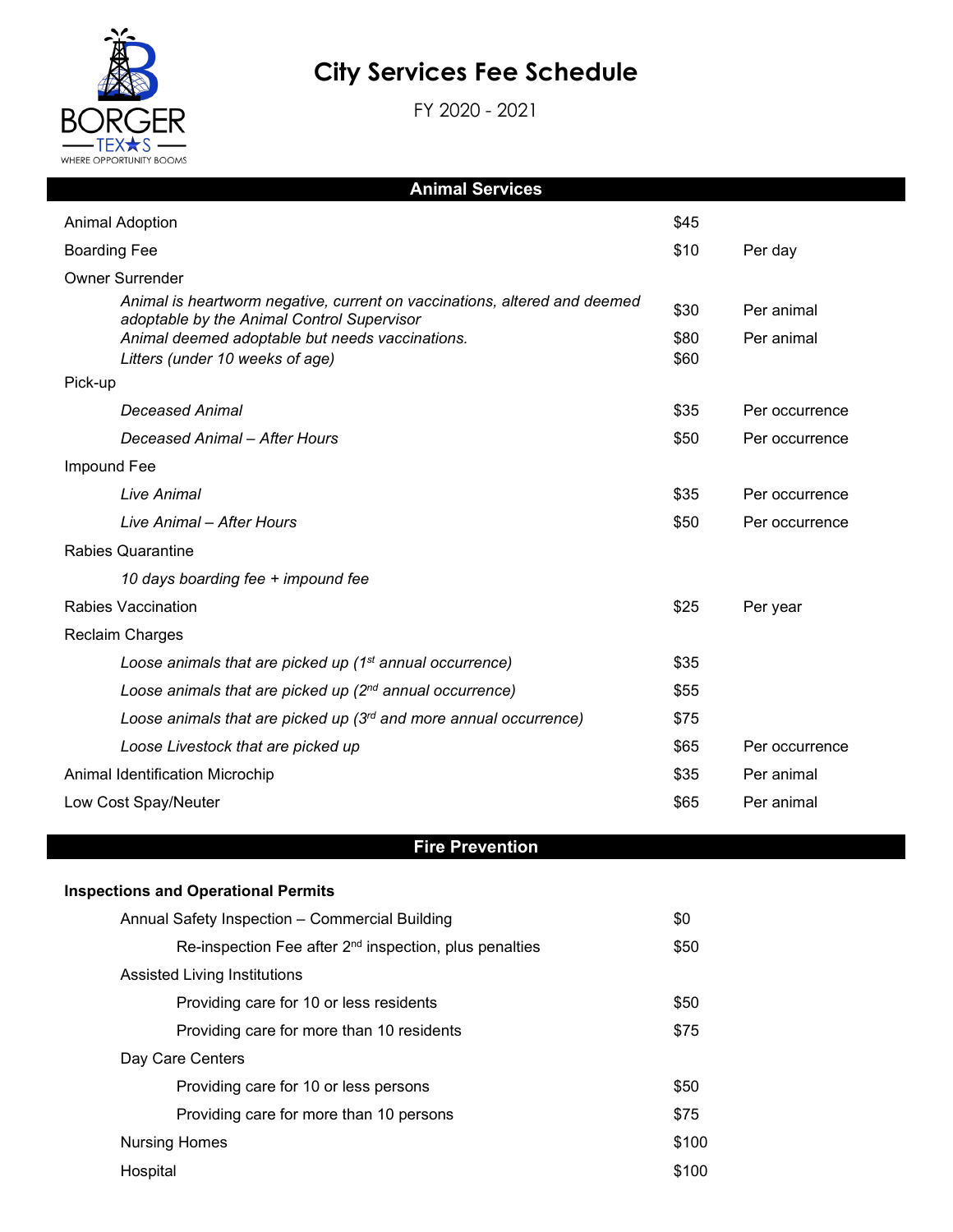| <b>Foster/Adoption Homes</b>                                                                                      | \$25                       |                                                                                                    |
|-------------------------------------------------------------------------------------------------------------------|----------------------------|----------------------------------------------------------------------------------------------------|
| Certificate of Occupancy Inspection                                                                               | \$50                       |                                                                                                    |
| Special Events (Plan Review and Inspection)                                                                       | \$100                      |                                                                                                    |
| <b>Construction Permits</b>                                                                                       |                            |                                                                                                    |
| Work Without a Permit                                                                                             |                            |                                                                                                    |
| <b>First Offense</b>                                                                                              |                            | 2 x the calculated permit fee,<br>plus \$250 administrative fee                                    |
| Second and Subsequent Offense                                                                                     |                            | 3 x the calculated permit fee,<br>\$500 administrative fee and<br>charges filed in municipal court |
| <b>Site Plan Review Fees</b>                                                                                      |                            |                                                                                                    |
| New Apartment or Apartment Addition                                                                               | \$100                      |                                                                                                    |
| New Commercial or Commercial Addition                                                                             | \$100                      |                                                                                                    |
| <b>Technology Fee</b>                                                                                             | \$15                       | Per site plan                                                                                      |
| Fire Alarm System Plan Review (Includes 1 visit for witnessing testing)                                           | \$100                      |                                                                                                    |
| Initiating or Notification Device Fee                                                                             | \$50                       | Per each 10 devices                                                                                |
| Additional Fire Alarm System Witnessed Testing                                                                    | \$75                       | Per occurrence                                                                                     |
| Suppression System Plan Review                                                                                    |                            |                                                                                                    |
| Systems with 25 or fewer heads (Includes 1 visit for witnessed testing<br>of underground and above ground system) | \$200                      |                                                                                                    |
| <b>Additional Head Fee</b>                                                                                        | \$50                       | For each addition 25<br>heads                                                                      |
| Additional Suppression System Witnessed Testing                                                                   |                            |                                                                                                    |
| Underground                                                                                                       | \$50                       | Per occurrence                                                                                     |
| Aboveground                                                                                                       | \$100                      | Per occurrence                                                                                     |
| Suppression System Fire Pump Test or Acceptance Test                                                              | \$25                       | Per occurrence                                                                                     |
| Kitchen Vent Hood Suppression System                                                                              |                            |                                                                                                    |
| Plan Review (Includes 1 visit for witnessing test)                                                                | \$100                      |                                                                                                    |
| Acceptance Test                                                                                                   | \$50                       | Per occurrence                                                                                     |
| Alternative Fire Suppression System (Spray Booths, Dry/Wet Chemical, etc)                                         |                            |                                                                                                    |
| Plan Review (Includes 1 visit for witnessing test)                                                                | \$100                      |                                                                                                    |
| <b>Additional Test Witnessing</b>                                                                                 | \$50                       | Per occurrence                                                                                     |
| Fuel Distribution Tank and Pipe Installation (Plan Review & Testing)                                              | \$150                      |                                                                                                    |
| Fuel Distribution Tank and Pipe Removal (Demolition permit and bond required)                                     | \$150                      | Per occurrence                                                                                     |
| Compressed Tank Storage Installation (Plan Review and Witnessing Test)                                            | \$150                      |                                                                                                    |
| <b>Hydrant Flow Test</b>                                                                                          | \$100                      | Per occurrence                                                                                     |
| All secondary or additional witnessing test not noted                                                             | $\frac{1}{2}$ original fee |                                                                                                    |
| <b>Other Permits/Fees</b>                                                                                         |                            |                                                                                                    |
| False Alarm (after 6 <sup>th</sup> Alarm)                                                                         | \$50                       | Per occurrence                                                                                     |
| Controlled Burn in city limits - Approved                                                                         | \$50                       |                                                                                                    |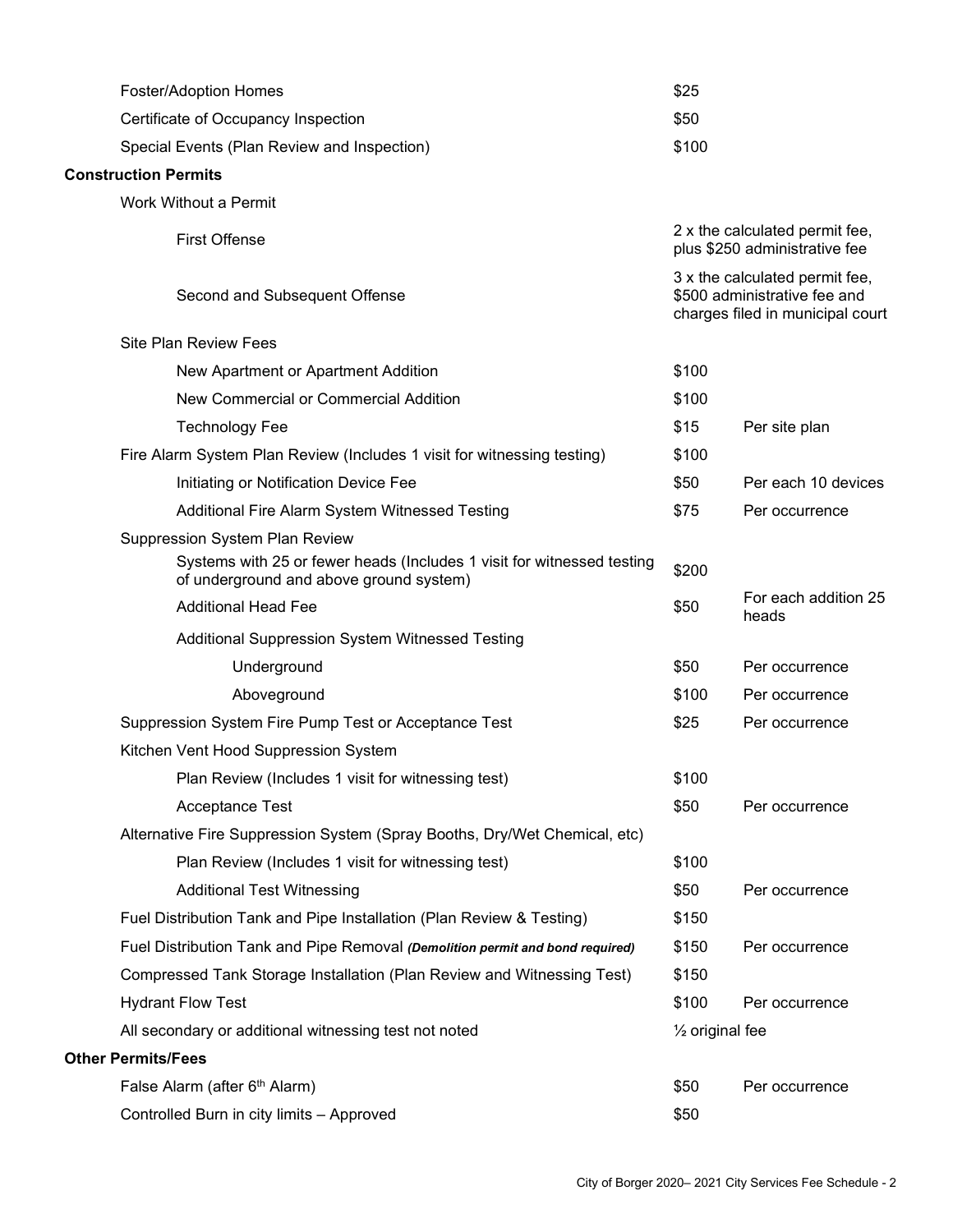| Controlled Burn in city limits - Unapproved | \$300 | Per occurrence plus<br>charges filed in<br><b>Municipal Court</b> |
|---------------------------------------------|-------|-------------------------------------------------------------------|
| Fire Reports                                | \$3   |                                                                   |
|                                             |       |                                                                   |

#### **Fire Department**

#### **Apparatus, Personnel and Equipment**

Apparatus

*The following list is not all-inclusive of equipment that may be damaged or contaminated during the course of a response effort. Additional equipment that is not herein listed may be charged at actual replacement costs.*

*The following fees may be assessed against the insurance companies requesting Fire/EMS service at which the Borger Fire Department responded. The same fees may be charged for specialized use or rental – such as but not limited to stand by services or industrial contracted use.*

|           | <b>Areal Apparatus</b>                          | \$600 | Per truck, per hour |
|-----------|-------------------------------------------------|-------|---------------------|
|           | Type 1 Engine                                   | \$450 | Per truck, per hour |
|           | Heavy Rescue Vehicle (staffed with 2 personnel) | \$500 | Per truck, per hour |
|           | <b>Wildland Engine</b>                          | \$350 | Per truck, per hour |
|           | <b>Command/Support Vehicle</b>                  | \$150 | Per truck, per hour |
|           | <b>Tanker Apparatus</b>                         | \$350 | Per truck, per hour |
| Personnel |                                                 |       |                     |
|           | Fire Inspector                                  | \$50  | Per hour            |
|           | Fire Investigator                               | \$50  | Per hour            |
|           | Firefighter                                     | \$30  | Per hour            |
|           | <b>Fire Driver</b>                              | \$34  | Per hour            |
|           | <b>Fire Lieutenant</b>                          | \$38  | Per hour            |
|           | Fire Captain                                    | \$42  | Per hour            |
|           | Fire Chief/Asst. Chief                          | \$80  | Per hour            |
|           | Wild Firefighter                                | \$22  | Per hour            |
| Haz-Mat   |                                                 |       |                     |
|           | Absorbent                                       | \$17  | Per bag             |
|           | <b>Barricade Tape</b>                           | \$20  | Per roll            |
|           | <b>Broom</b>                                    | \$20  | Each                |
|           | <b>Disposable Coveralls</b>                     | \$20  | Each                |
|           | Disposable Goggles                              | \$20  | Each                |
|           | <b>Drum Liners</b>                              | \$8   | Each                |
|           | <b>Latex Gloves</b>                             | \$5   | Per pair            |
|           | Lite-Dri                                        | \$20  | Per 50lb bag        |
|           | Plug and Patch Kit                              | \$30  | Each                |
|           | Poly Sheeting                                   | \$50  | Per roll            |
|           | Shovel                                          | \$50  | Each                |
|           | Top-Sol                                         | \$30  | Per bag             |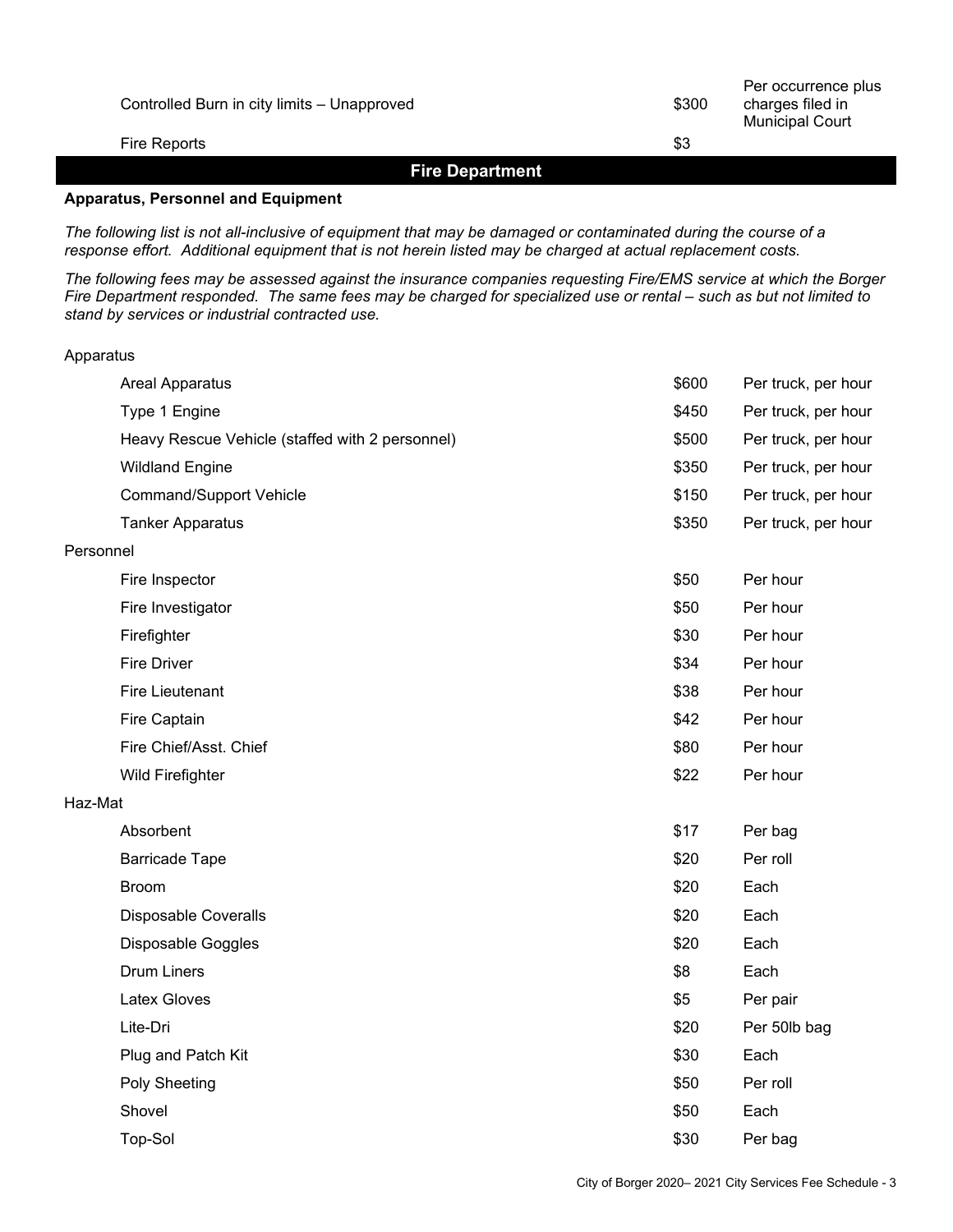| Protective Equipment Replacement                 |         |              |
|--------------------------------------------------|---------|--------------|
| <b>Bunker Coat</b>                               | \$1,260 | Each         |
| <b>Bunker Pants</b>                              | \$1,260 | Each         |
| FF Boots                                         | \$385   | Each         |
| FF Gloves                                        | \$90    | Per pair     |
| Helmet                                           | \$385   | Each         |
| Nomex Hood                                       | \$40    | Each         |
| <b>Firefighting Agents</b>                       |         |              |
| <b>AFFF Foam</b>                                 | \$22    | Per gallon   |
| Class A Foam                                     | \$17    | Per gallon   |
| <b>Light Water</b>                               | \$20    | Per gallon   |
| Micro-Blaze                                      | \$30    | Per gallon   |
| <b>Emergency Medical Service</b>                 |         |              |
| AED (Use of FD Automatic External Defibrillator) | \$200   | Per each use |
| <b>AED Pads</b>                                  | \$25    | Per each use |
| Biohazard                                        | \$10    | Per incident |
| Dispatch Fee                                     | \$80    | Per incident |
| Spinal Immobilization                            | \$200   | Per patient  |
| <b>Firefighting Equipment Replacement</b>        |         |              |
| A-Frame Combo Ladder                             | \$414   | Each         |
| Attic Folding Ladder 10'                         | \$255   | Each         |
| Attic Folding Ladder 8'                          | \$230   | Each         |
| Deluge Monitor w/o pie & tips                    | \$2,080 | Each         |
| <b>Extension Ladder 24'</b>                      | \$525   | Each         |
| <b>Extension Ladder 35'</b>                      | \$925   | Each         |
| Foam Aerator Tube                                | \$396   | Each         |
| Fog Nozzle 1.0"                                  | \$510   | Each         |
| Fog Nozzle 1.5 - 1.75"                           | \$625   | Each         |
| Fog Nozzle 2.5"                                  | \$680   | Each         |
| Fog Nozzle 2.5" Master                           | \$825   | Each         |
| Fog Nozzle 2.5" Play Pipe                        | \$1,095 | Each         |
| Hose 1.0"                                        | \$75    | Per 50'      |
| Hose 1.0" Booster                                | \$125   | Per 50'      |
| Hose 1.75"                                       | \$115   | Per 50'      |
| Hose 2.5"                                        | \$145   | Per 50'      |
| Hose 3.0"                                        | \$225   | Per 50'      |
| Hose 5.0"                                        | \$685   | Per 100'     |
| Motorola Portable VHF Radio                      | \$1,800 | Each         |
| BK Portable VHF Radio                            | \$2,000 | Each         |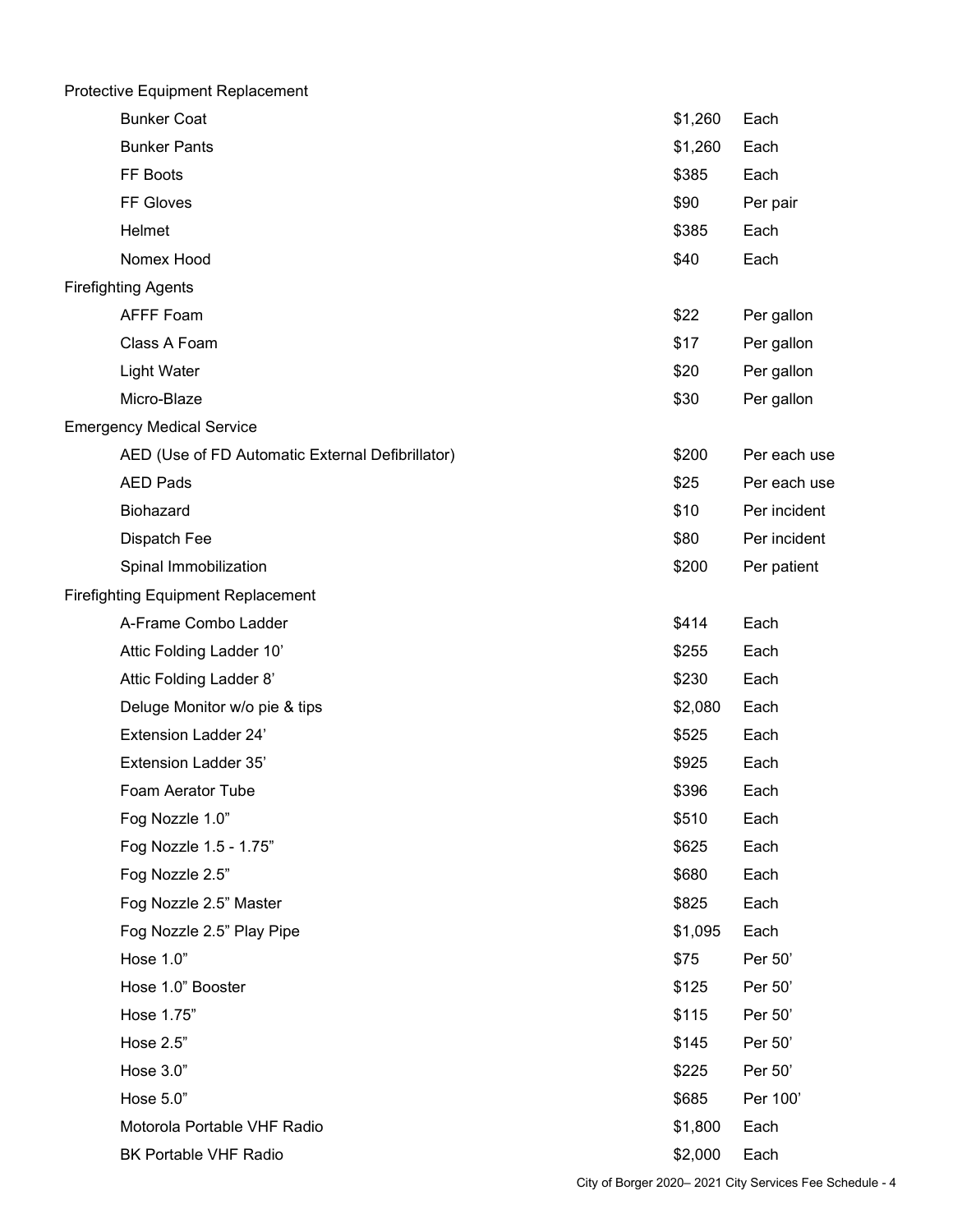| <b>PASS Alarm</b>                         | \$200   | Each     |
|-------------------------------------------|---------|----------|
| Roof Ladder 12'                           | \$275   | Each     |
| Roof Ladder 14'                           | \$335   | Each     |
| <b>SCBA Air Mask</b>                      | \$240   | Each     |
| <b>SCBA Air Mask Complete</b>             | \$2,300 | Each     |
| <b>SCBA Spare Cylinders</b>               | \$1,000 | Each     |
| Stacked Tips w/Shaper                     | \$566   | Each     |
| <b>Rescue Equipment Used</b>              |         |          |
| Acetylene Cutting Kit                     | \$185   | Per hour |
| Air Bags                                  | \$275   | Per hour |
| Air Impact Tool                           | \$85    | Per hour |
| Ajax Cutting Tool                         | \$35    | Per hour |
| Milwaukee Saws-All                        | \$65    | Per hour |
| Oxygen with Mask                          | \$90    | Per hour |
| Porta Power                               | \$85    | Per hour |
| Rescue Tools: Spreaders, Cutters, Rams    | \$300   | Per hour |
| <b>Fire Equipment Used</b>                |         |          |
| <b>ABC Extinguisher</b>                   | \$45    | Each     |
| Axe(s)                                    | \$12    | Per hour |
| <b>Barricade/Scene Tape</b>               | \$20    |          |
| Bolt Cutters (HD)                         | \$12    | Per hour |
| Cellular Phone with long distance charges | \$25    |          |
| Chain Saw                                 | \$40    | Per hour |
| CO2 Extinguisher                          | \$45    | Each     |
| <b>Explosive Meter</b>                    | \$180   |          |
| Gas Plug / Gasoline Plug Kit              | \$45    |          |
| Generator                                 | \$45    | Per hour |
| <b>Hall Runner</b>                        | \$15    | Each     |
| Halligan Tool                             | \$12    | Per hour |
| <b>Hand Lights</b>                        | \$15    | Each     |
| K-Tool                                    | \$20    |          |
| PPV Fan(s)                                | \$50    | Per hour |
| Purple K Extinguisher                     | \$75    | Each     |
| Rescue (K-12) Saw                         | \$40    | Per hour |
| Rolls of Plastic                          | \$30    | Each     |
| Salvage Covers                            | \$25    | Each     |
| Scene Lights                              | \$32    | Per hour |
| Tank, Portable / Fold-a-Tank              | \$150   |          |
| <b>Water Extinguisher</b>                 | \$15    | Each     |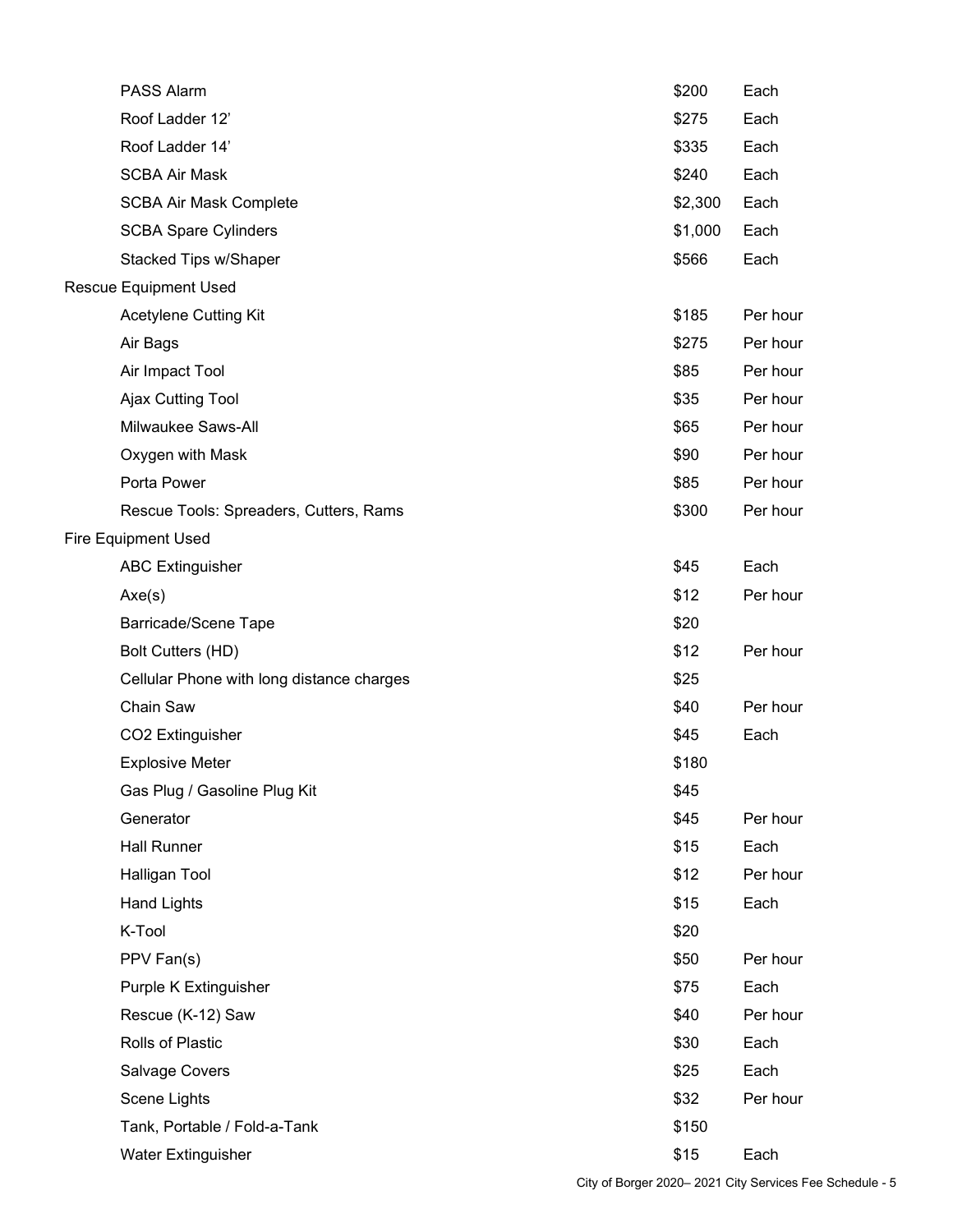Windshield Tool \$10

# **Miscellaneous Fees and Permits**

| Taxicab                                                             |        |              |
|---------------------------------------------------------------------|--------|--------------|
| Vehicle Permit Fee                                                  | \$150  | Per vehicle  |
| <b>Taxicab Driver's Permit</b>                                      | \$25   | Per year     |
| Horse Drawn Carriage Permit                                         | \$25   | Per 6 months |
| <b>Street Closures</b>                                              |        |              |
| <b>Special Event</b>                                                | No Fee |              |
| Parade                                                              | No Fee |              |
| Alley Paving - Cost of material calculated by the Street Department |        |              |
| Peddlers, Solicitors, Hawkers & Itinerant Vendors                   |        |              |
| <b>Peddler Master Permit</b>                                        |        |              |
| 7 Day Permit                                                        | \$50   |              |
| 14 Day Permit                                                       | \$75   |              |
| 30 Day Permit                                                       | \$100  |              |
| 90 Day Permit                                                       | \$150  |              |
| Peddler Individual Permit                                           |        |              |
| 7 Day Permit                                                        | \$25   |              |
| 14 Day Permit                                                       | \$25   |              |
| 30 Day Permit                                                       | \$25   |              |
| 90 Day Permit                                                       | \$25   |              |
| Solicitor / Hawker Master Permit                                    |        |              |
| 7 Day Permit                                                        | \$50   |              |
| 14 Day Permit                                                       | \$75   |              |
| 30 Day Permit                                                       | \$100  |              |
| 90 Day Permit                                                       | \$150  |              |
| Solicitor / Hawker Individual Permit                                |        |              |
| 7 Day Permit                                                        | \$25   |              |
| 14 Day Permit                                                       | \$25   |              |
| 30 Day Permit                                                       | \$25   |              |
| 90 Day Permit                                                       | \$25   |              |
| <b>Distributor Permits</b>                                          |        |              |
| Master 7 Day Permit                                                 | \$25   |              |
| Individual 7 Day Permit                                             | \$25   |              |
| Mobile Street Vendor                                                | \$100  | Per year     |
| <b>Transient Retail Master Permit</b>                               | \$180  | Per year     |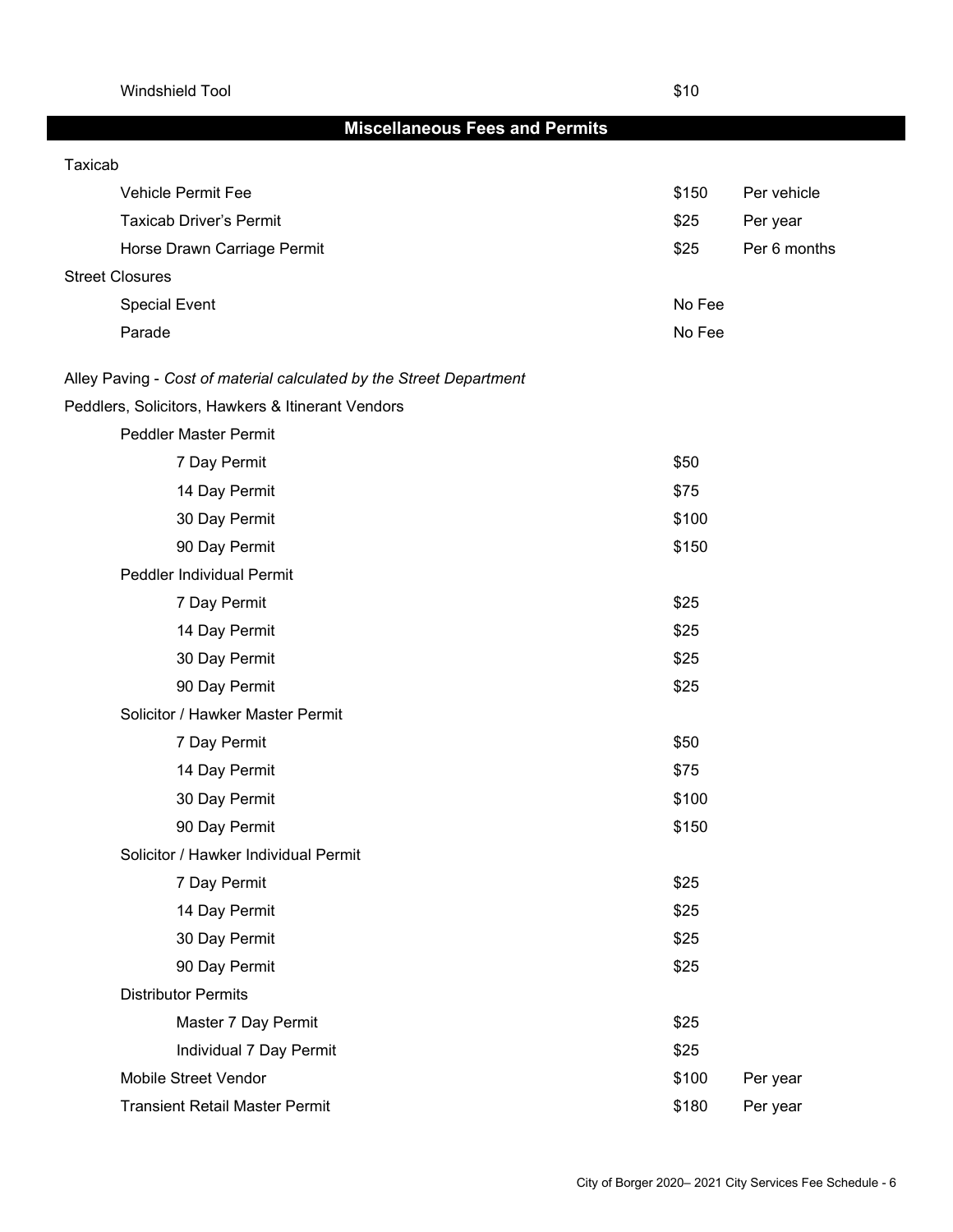# **Public Facility Rental**

# **Cofield Community Building**

Rental Fee

| <b>County Residents</b>                       | \$25    | Per hour / daily<br>maximum of \$250                                 |
|-----------------------------------------------|---------|----------------------------------------------------------------------|
| Non-Residents                                 | \$40    | Per hour / daily<br>maximum of \$400                                 |
| Non-profit Organization                       | \$12.50 | Per hour / daily<br>maximum of \$100                                 |
| <b>Refundable Security Deposit</b>            | \$250   |                                                                      |
| <b>Cancellation Fee</b>                       |         |                                                                      |
| 15-day or more notice                         | \$0     |                                                                      |
| 14-day or less notice                         | \$25    |                                                                      |
| Pre-party inspection fee (if requested)       | \$25    | Per hour                                                             |
| <b>Aluminum Dome</b>                          |         |                                                                      |
| Single Day Rental Fee                         |         |                                                                      |
| <b>County Residents</b>                       | \$150   | Per day                                                              |
| Non-Residents                                 | \$200   | Per day                                                              |
| Three (3) or More Rental Days                 |         |                                                                      |
| <b>County Residents</b>                       | \$100   | Per day                                                              |
| Non-Residents                                 | \$150   | Per day                                                              |
| <b>Refundable Security Deposit</b>            | \$500   |                                                                      |
| Pre-party Inspection Fee (if requested)       | \$25    | Per hour                                                             |
| <b>Cancellation Fee</b>                       |         |                                                                      |
| 15-day or more notice                         | \$0     |                                                                      |
| 14-day or less notice                         | \$50    |                                                                      |
| <b>Johnson Park Youth Center</b>              |         |                                                                      |
| Swimming Pool Admission                       | \$2     | Per person per day                                                   |
| Swimming Pool Individual Season Pass          | \$50    | Per person                                                           |
| Swimming Pool Family Season Pass              | \$45    | Per person<br>(minimum of 2<br>related persons in<br>same household) |
| Swimming Pool Rental (Maximum 75 Swimmers)    |         |                                                                      |
| <b>Rental Fee</b>                             |         |                                                                      |
| <b>County Residents</b>                       | \$100   | Per hour                                                             |
| Non-Residents                                 | \$150   | Per hour                                                             |
| <b>Refundable Security Deposit</b>            | \$100   |                                                                      |
| Youth Center (300 guest maximum)              |         |                                                                      |
| Rental Fee (only when not open to the public) |         |                                                                      |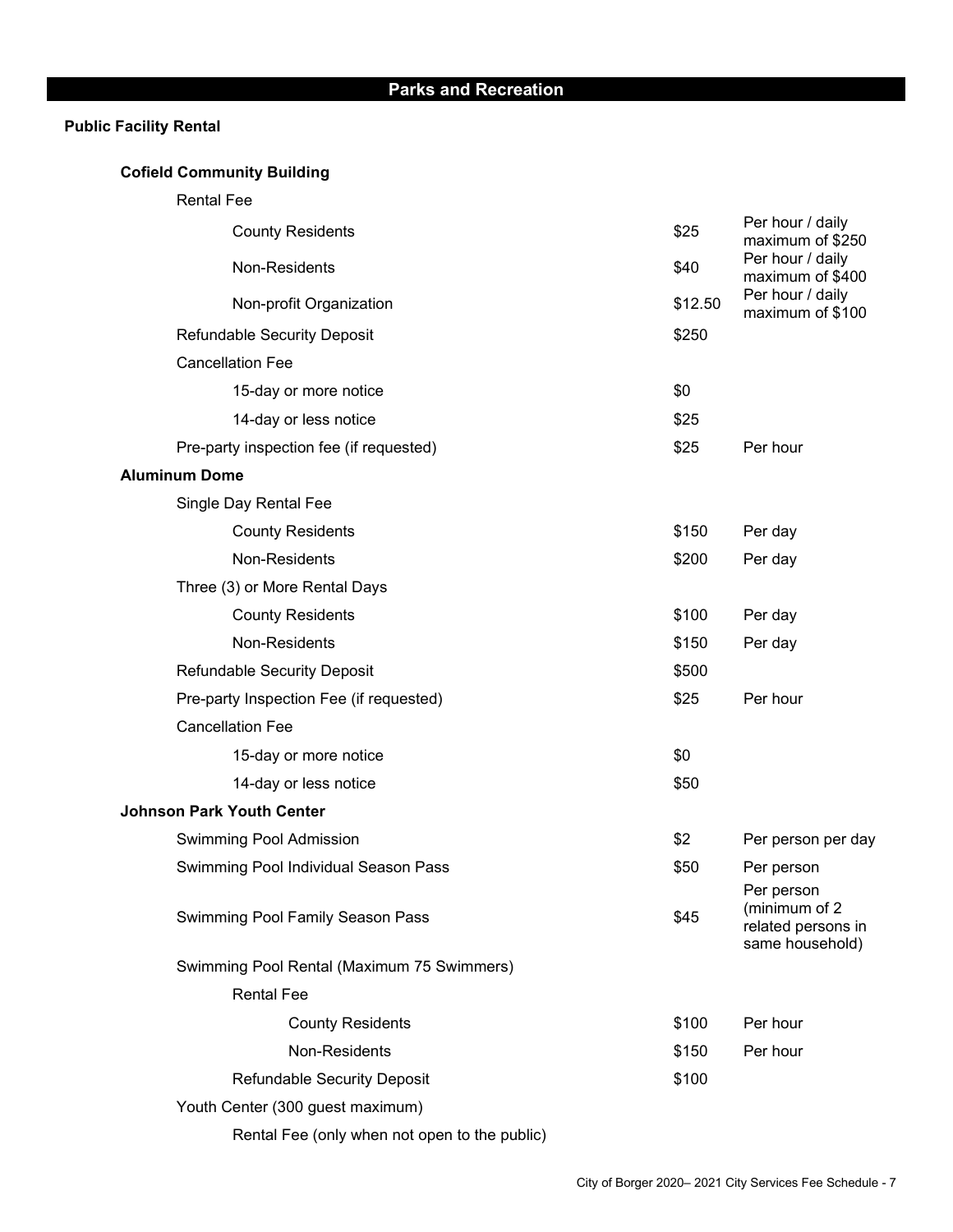| <b>County Residents</b>                                                                                        | \$50  | Per hour                             |
|----------------------------------------------------------------------------------------------------------------|-------|--------------------------------------|
| Non-Residents                                                                                                  | \$75  | Per hour                             |
| <b>Refundable Security Deposit</b>                                                                             | \$100 |                                      |
| <b>DJ</b> Service                                                                                              | \$25  | Per hour                             |
| <b>Gym Reservation</b>                                                                                         |       |                                      |
| <b>Practice Reservation Fee</b>                                                                                |       |                                      |
| <b>During Public Hours</b>                                                                                     | \$15  | Per 1 $\frac{1}{2}$ hour slot        |
| During Non-public Hours                                                                                        | \$50  | Per 1 1/2 hour slot                  |
| <b>Tournament Fees</b>                                                                                         |       |                                      |
| Daily Rental Rate                                                                                              | \$150 | Per day                              |
| <b>Refundable Security Deposit</b>                                                                             | \$250 |                                      |
| <b>Climbing Wall Addition</b>                                                                                  |       |                                      |
| <b>During Public Hours</b>                                                                                     | \$40  | Per 1 $\frac{1}{2}$ hour slot        |
| During Non-public Hours                                                                                        | \$10  | Per 1 $\frac{1}{2}$ hour slot        |
| <b>Other Fees</b>                                                                                              |       |                                      |
| <b>Park Pavilion Reservation Fee</b>                                                                           | \$25  | Per reservation (one<br>day maximum) |
| Park Event Permit (Organized events larger than 75 people)                                                     | \$100 | Per event per day                    |
| Park Litter Deposit (Refunded after confirmation of park condition)                                            | \$150 | Per event                            |
| <b>Park Alcohol Permits</b>                                                                                    |       |                                      |
| (Excludes Johnson Park Youth Center, Agnes Howe, Huber Park Stadium &<br><b>Huber Park Community Building)</b> |       |                                      |
| Parties of 50 or less                                                                                          | \$100 |                                      |
| Parties of 51 to 100                                                                                           | \$200 |                                      |
| Parties of more than 100                                                                                       | \$500 |                                      |

# **Planning and Development**

#### **Building Permits**

New Single Family Residential and Residential Additions *(Includes required Inspections)*

| <b>Building Permit Fee</b>   | \$0.15 | Per square foot<br>(\$100 minimum) |
|------------------------------|--------|------------------------------------|
| <b>Electrical Permit Fee</b> | \$0.05 | Per square foot<br>(\$40 minimum)  |
| <b>Plumbing Permit Fee</b>   | \$0.05 | Per square foot<br>(\$40 minimum)  |
| Mechanical Permit Fee        | \$0.05 | Per square foot<br>(\$40 minimum)  |
| <b>Plan Review Fee</b>       | \$75   | Per Structure                      |
| Technology Fee               | \$10   | Per each permit                    |
|                              |        |                                    |

New Commercial and Commercial Additions *(Includes required Inspections)*

| <b>Building Permit Fee</b>   | \$0.20 | Per square foot<br>(\$250 minimum) |
|------------------------------|--------|------------------------------------|
| <b>Electrical Permit Fee</b> | \$0.10 | Per square foot<br>(\$60 minimum)  |

City of Borger 2020– 2021 City Services Fee Schedule - 8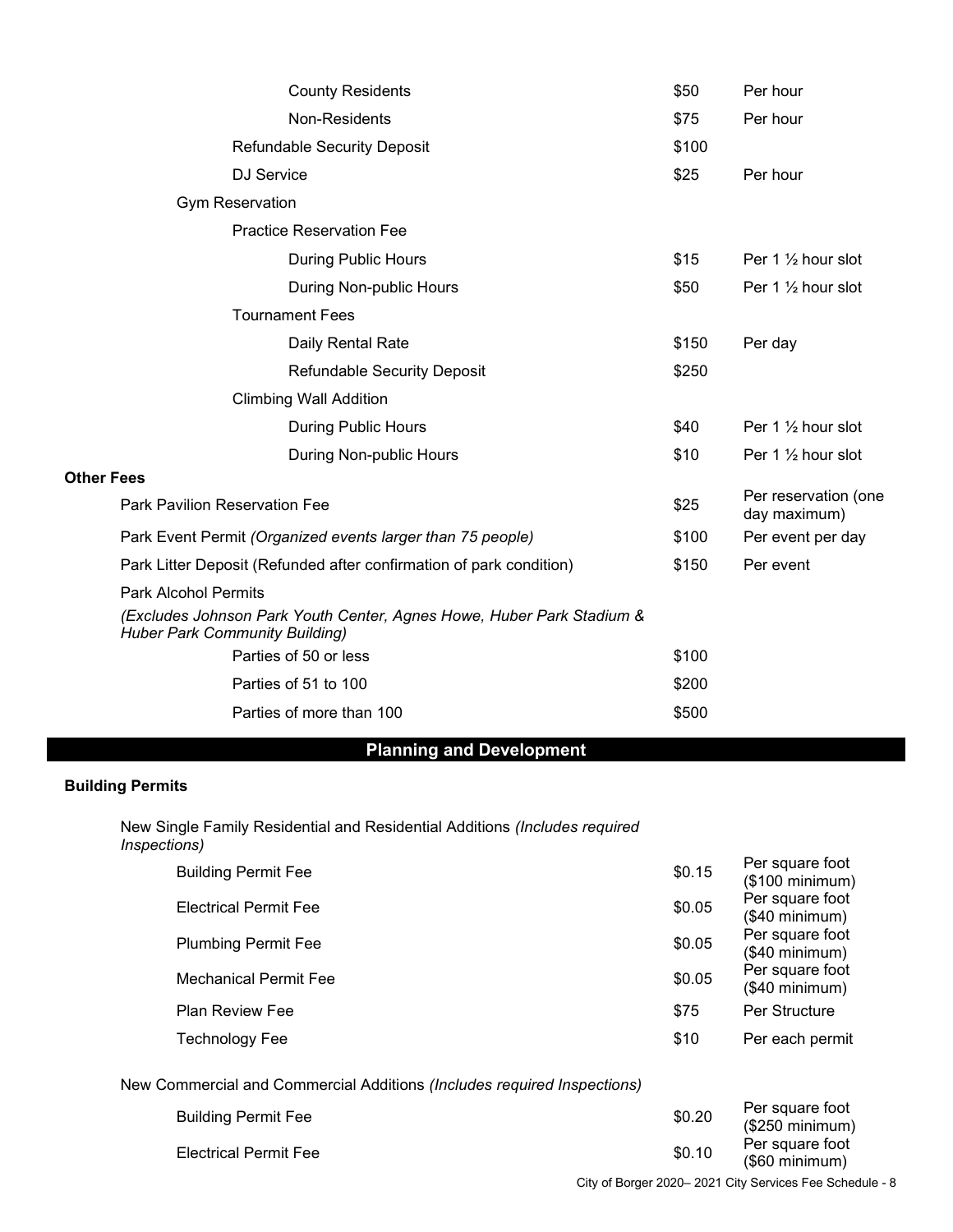|                                                       | <b>Plumbing Permit Fee</b>                                                                     | \$0.10                                                                                                                                                                 | Per square foot<br>(\$60 minimum)          |
|-------------------------------------------------------|------------------------------------------------------------------------------------------------|------------------------------------------------------------------------------------------------------------------------------------------------------------------------|--------------------------------------------|
|                                                       | <b>Mechanical Permit Fee</b>                                                                   | \$0.10                                                                                                                                                                 | Per square foot<br>(\$60 minimum)          |
|                                                       | Plan Review Fee                                                                                | \$250                                                                                                                                                                  | (\$0.10 per sq. ft over<br>$3,000$ sq. ft) |
|                                                       | <b>Technology Fee</b>                                                                          | \$25                                                                                                                                                                   | Per each permit                            |
|                                                       | Residential Remodel (Single Family, Duplexes, Triplexes) + \$10 Technology<br>Fee              | \$0.10                                                                                                                                                                 | Per square foot<br>(\$50 minimum)          |
|                                                       | Apartment Renovations + \$10 Technology Fee                                                    | \$75                                                                                                                                                                   | Per unit                                   |
|                                                       | Commercial Remodeling + \$10 Technology Fee                                                    | \$15.00                                                                                                                                                                | Per estimated value<br>(\$100 minimum)     |
|                                                       | Inspection / Re-Inspection Fee                                                                 | \$40                                                                                                                                                                   | Per inspection                             |
|                                                       | Inspections after normal hours                                                                 | \$100                                                                                                                                                                  | Per hour                                   |
|                                                       | Work without a permit - First Offense<br>Work without a permit - Second and subsequent offense | 2 x the calculated permit fee,<br>plus \$250 administrative fee<br>3 x the calculated permit fee,<br>\$500 administrative fee &<br>Charges filed in Municipal<br>Court |                                            |
|                                                       | <b>Electrical Permits</b>                                                                      |                                                                                                                                                                        |                                            |
|                                                       | Residential Remodel + \$5 Technology Fee                                                       | \$40                                                                                                                                                                   | <b>Flat Fee</b>                            |
|                                                       | Commercial Remodel + \$5 Technology Fee                                                        | \$60                                                                                                                                                                   | <b>Flat Fee</b>                            |
|                                                       | <b>HVAC Electric Hook-up</b>                                                                   | \$20                                                                                                                                                                   | <b>Flat Fee</b>                            |
|                                                       | "T" Pole                                                                                       | \$20                                                                                                                                                                   | <b>Flat Fee</b>                            |
|                                                       | Meter Loop                                                                                     | \$40                                                                                                                                                                   | <b>Flat Fee</b>                            |
|                                                       | Re-inspection fee                                                                              | \$50                                                                                                                                                                   | Per inspection                             |
|                                                       | Inspection Fee / After Hours                                                                   | \$100                                                                                                                                                                  | Per hour                                   |
|                                                       | Work without a permit - First Offense<br>Work without a permit - Second and subsequent offense | 2 x the calculated permit fee,<br>plus \$250 administrative fee<br>3 x the calculated permit fee,<br>\$500 administrative fee &<br>Charges filed in Municipal<br>Court |                                            |
|                                                       | <b>Mechanical Permits</b>                                                                      |                                                                                                                                                                        |                                            |
|                                                       | Residential Remodel + \$5 Technology Fee                                                       | \$40                                                                                                                                                                   | <b>Flat Fee</b>                            |
|                                                       | Commercial Remodel + \$5 Technology Fee                                                        | \$60                                                                                                                                                                   | <b>Flat Fee</b>                            |
|                                                       | <b>HVAC Change Out</b>                                                                         | \$20                                                                                                                                                                   | <b>Flat Fee</b>                            |
|                                                       | HVAC Change Out > 2,000 CFM                                                                    | \$40                                                                                                                                                                   | Flat Fee                                   |
|                                                       | Re-inspection fee                                                                              | \$50                                                                                                                                                                   | Per inspection                             |
|                                                       | Inspection Fee / After Hours                                                                   | \$100                                                                                                                                                                  | Per hour                                   |
|                                                       | Work without a permit - First Offense                                                          | 2 x the calculated permit fee,<br>plus \$250 administrative fee<br>3 x the calculated permit fee,<br>\$500 administrative fee &                                        |                                            |
| Work without a permit – Second and subsequent offense |                                                                                                | Charges filed in Municipal<br>Court                                                                                                                                    |                                            |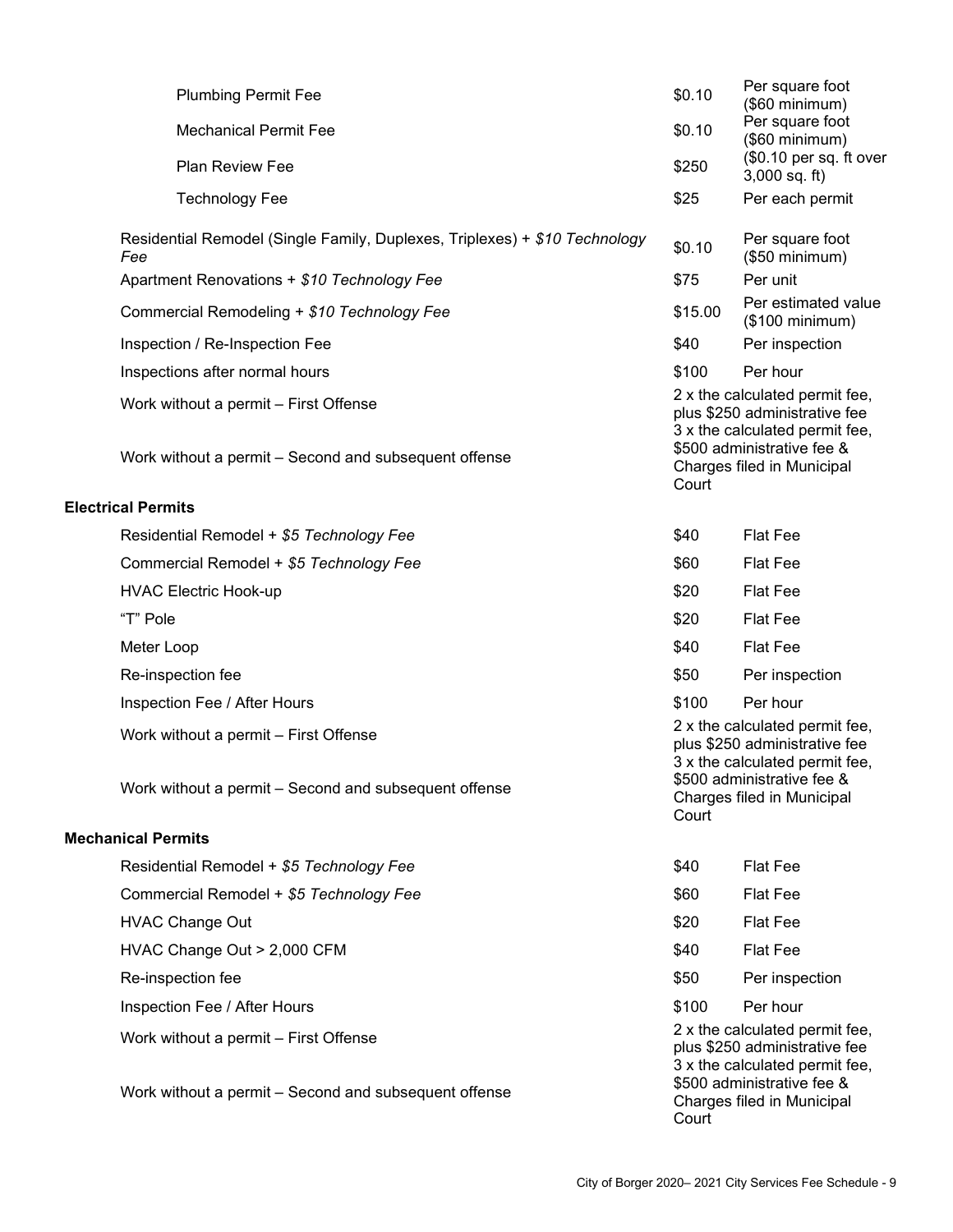# **Plumbing Permits**

| Residential Remodel + \$5 Technology Fee                                                                                                                                               |                                                                           | \$40                                                                                                                            | <b>Flat Fee</b>                   |
|----------------------------------------------------------------------------------------------------------------------------------------------------------------------------------------|---------------------------------------------------------------------------|---------------------------------------------------------------------------------------------------------------------------------|-----------------------------------|
| Commercial Remodel + \$5 Technology Fee                                                                                                                                                |                                                                           | \$60                                                                                                                            | <b>Flat Fee</b>                   |
| Apartment Remodel + \$5 Technology Fee                                                                                                                                                 |                                                                           | \$75                                                                                                                            | <b>Flat Fee</b>                   |
| Residential Gas (Gas Test)                                                                                                                                                             |                                                                           | \$40                                                                                                                            | <b>Flat Fee</b>                   |
| Commercial Gas (Gas Test)                                                                                                                                                              |                                                                           | \$60                                                                                                                            | <b>Flat Fee</b>                   |
| Re-inspection fee                                                                                                                                                                      |                                                                           | \$50                                                                                                                            | Per inspection                    |
| Inspection Fee / After Hours                                                                                                                                                           |                                                                           | \$100                                                                                                                           | Per hour                          |
| Work without a permit - First Offense<br>Work without a permit - Second and subsequent offense                                                                                         |                                                                           | 2 x the calculated permit fee,<br>plus \$250 administrative fee<br>3 x the calculated permit fee,<br>\$500 administrative fee & |                                   |
|                                                                                                                                                                                        |                                                                           | Court                                                                                                                           | Charges filed in Municipal        |
| <b>Business License and Associated Fees</b>                                                                                                                                            |                                                                           |                                                                                                                                 |                                   |
| <b>Coin Operated Business License</b>                                                                                                                                                  |                                                                           | \$7,500                                                                                                                         |                                   |
| Coin Operated Machine Permit                                                                                                                                                           |                                                                           | \$750                                                                                                                           | Per Machine                       |
| Coin Operated Occupational Tax                                                                                                                                                         |                                                                           | \$15                                                                                                                            | Per Machine                       |
| Operating without a Machine Permit                                                                                                                                                     |                                                                           | \$500                                                                                                                           | Per Machine                       |
| Release of Sealed Machine                                                                                                                                                              |                                                                           | \$5                                                                                                                             | Per Machine                       |
| <b>Adult Business License</b>                                                                                                                                                          |                                                                           | \$750                                                                                                                           | Per year                          |
| <b>Adult Business Reinspection Fee</b>                                                                                                                                                 |                                                                           | \$50                                                                                                                            | Per inspection                    |
| <b>Miscellaneous Permits &amp; Fees</b>                                                                                                                                                |                                                                           |                                                                                                                                 |                                   |
| Accessory Structure less than 200 square feet                                                                                                                                          |                                                                           | No cost                                                                                                                         |                                   |
| Accessory Structure 200 square feet or more                                                                                                                                            |                                                                           | \$0.10                                                                                                                          | Per square foot<br>(\$50 minimum) |
| Alarm Permit (Registration)                                                                                                                                                            |                                                                           | \$35                                                                                                                            |                                   |
| False Intrusion Alarm $4-6$                                                                                                                                                            |                                                                           | \$50                                                                                                                            | Each alarm                        |
| False Intrusion Alarm 7 - 9                                                                                                                                                            |                                                                           | \$75                                                                                                                            | Each alarm                        |
| False Intrusion Alarm 10+                                                                                                                                                              |                                                                           | \$100                                                                                                                           | Each alarm                        |
| <b>Alcohol Permit</b>                                                                                                                                                                  |                                                                           | <b>TBD</b>                                                                                                                      | $\frac{1}{2}$ State Fee           |
| Certificate of Occupancy Inspection (CSI) Commercial<br>Inspection is performed if the water account is switched from one<br>business/tenant to another. Includes zoning verification. |                                                                           | \$0                                                                                                                             |                                   |
| Certificate of Occupancy Inspection (CSI) Residential                                                                                                                                  | Inspection is performed if the residence was vacant for 6 months or more. | \$0                                                                                                                             |                                   |
| Demolition Permit (cash bond between \$100 and \$500 required)                                                                                                                         |                                                                           | \$50                                                                                                                            |                                   |
| Driveway/ROW Permit<br>or commercial site plan approval                                                                                                                                | No charge if associated with residential                                  | \$40                                                                                                                            |                                   |
|                                                                                                                                                                                        | Fence Permit (Residential or Commercial) (7 Foot and Up; Permit Required) | Under<br>7'<br>No cost                                                                                                          | \$40 (7' and over)                |
| <b>Residential Roof Permit</b>                                                                                                                                                         |                                                                           | \$40                                                                                                                            |                                   |
| <b>Commercial Roof Permit</b>                                                                                                                                                          |                                                                           | \$60                                                                                                                            |                                   |
| RV/Manufactured Home Park.                                                                                                                                                             |                                                                           | \$400                                                                                                                           |                                   |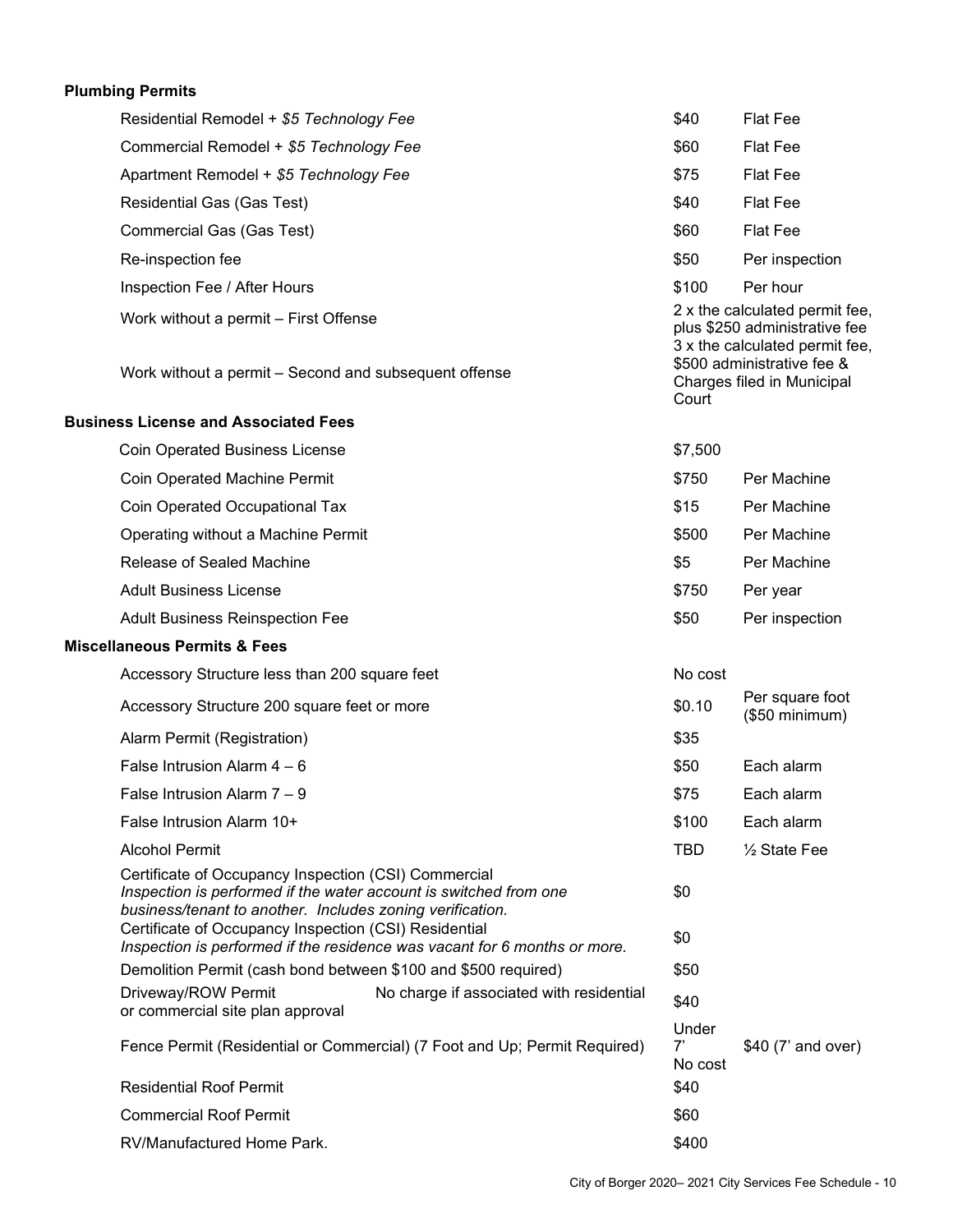|                     | RV/Manufactured Home Park Additions or Alterations                                                                                              | \$25                     | Per space                   |
|---------------------|-------------------------------------------------------------------------------------------------------------------------------------------------|--------------------------|-----------------------------|
|                     | Moving Permit (Proof of insurance & foundation inspection required)                                                                             | \$75                     | +\$65 Escort Fee            |
|                     | Pool Permit (Above Ground)                                                                                                                      | \$50                     |                             |
|                     | Pool Permit (In-ground)                                                                                                                         | \$100                    |                             |
|                     | Irrigation System Permit Fee + \$5 Technology Fee                                                                                               | \$40                     |                             |
|                     | Contractor Registration Fee + \$5 Technology Fee                                                                                                | \$95                     | Per year                    |
|                     | Electrical Contractor Only Registration Fee (Texas Occupations Code<br>1305.201)                                                                | \$0                      |                             |
|                     | Plumbing Contractor Only Registration Fee<br>(Texas Occupations Code 1301.551)                                                                  | \$0                      |                             |
|                     | Facelift Program (Voluntary Demolition Agreement) 50% deposit required                                                                          | Fees                     | At Cost of Tipping/Landfill |
|                     | Code Variance (Non-zoning) + \$15 Technology Fee                                                                                                | \$50                     |                             |
|                     | Oil, Gas, Disposal or Injection Well Drilling Application Fee                                                                                   | \$250                    |                             |
|                     | Oil, Gas, Disposal or Injection Well Drilling Permit                                                                                            | \$500                    |                             |
|                     | Shipping, Cargo, and/or Storage Containers                                                                                                      |                          |                             |
|                     | Temporary Shipping or Cargo and non-steel storage containers                                                                                    | \$20                     |                             |
|                     | Permanent Shipping or Cargo and non-steel storage containers                                                                                    | \$20                     |                             |
| <b>Sign Permits</b> |                                                                                                                                                 |                          |                             |
|                     | Banner/Portable Sign (Approved banner/portable signs shall be displayed for<br>a maximum of 60 days from the date of issuance)                  | \$25                     |                             |
|                     | New Sign or to Reface a Sign + \$5 Technology Fee (Per square foot of the<br>outer dimension of surface area, rounded up to the nearest dollar) | \$40                     | $+0.12$ per sq. ft.         |
|                     | Site Plan Review Fees - Planning & Development                                                                                                  |                          |                             |
|                     | New Apartment & Apartment Addition + \$15 Technology Fee                                                                                        | \$150                    |                             |
|                     | New Commercial & Commercial Additions + \$15 Technology Fee                                                                                     | \$150                    |                             |
|                     | <b>Subdivision Fees</b>                                                                                                                         |                          |                             |
|                     | Plat Application + \$15 Technology Fee                                                                                                          | \$175                    | $+$ \$10 per lot            |
|                     | <b>Plat Filing Fee</b>                                                                                                                          | <b>County Filing Fee</b> |                             |
|                     | Plat Variance + \$15 Technology Fee                                                                                                             | \$100                    |                             |
|                     | Subdivision - Preliminary Plan + \$15 Technology Fee                                                                                            | \$150                    |                             |
| <b>Zoning Fees</b>  |                                                                                                                                                 |                          |                             |
|                     | Special Use Permit + \$15 Technology Fee                                                                                                        | \$150                    |                             |
|                     | Rezoning Request + \$15 Technology Fee                                                                                                          | \$150                    |                             |
|                     | Planned Developments + \$15 Technology Fee                                                                                                      | \$200                    |                             |
|                     | Zoning Variance + \$15 Technology Fee                                                                                                           | \$75                     |                             |
|                     | <b>Zoning Notices</b>                                                                                                                           | \$1                      | Per mailed notice           |
|                     | Notices in Newspaper                                                                                                                            | \$75                     |                             |
|                     | Wide Format Printing (36" Wide)                                                                                                                 |                          |                             |
|                     | Black & White                                                                                                                                   | \$5                      | Per every 24"<br>Length     |

City of Borger 2020– 2021 City Services Fee Schedule - 11 Color \$10 Per Every 24" Length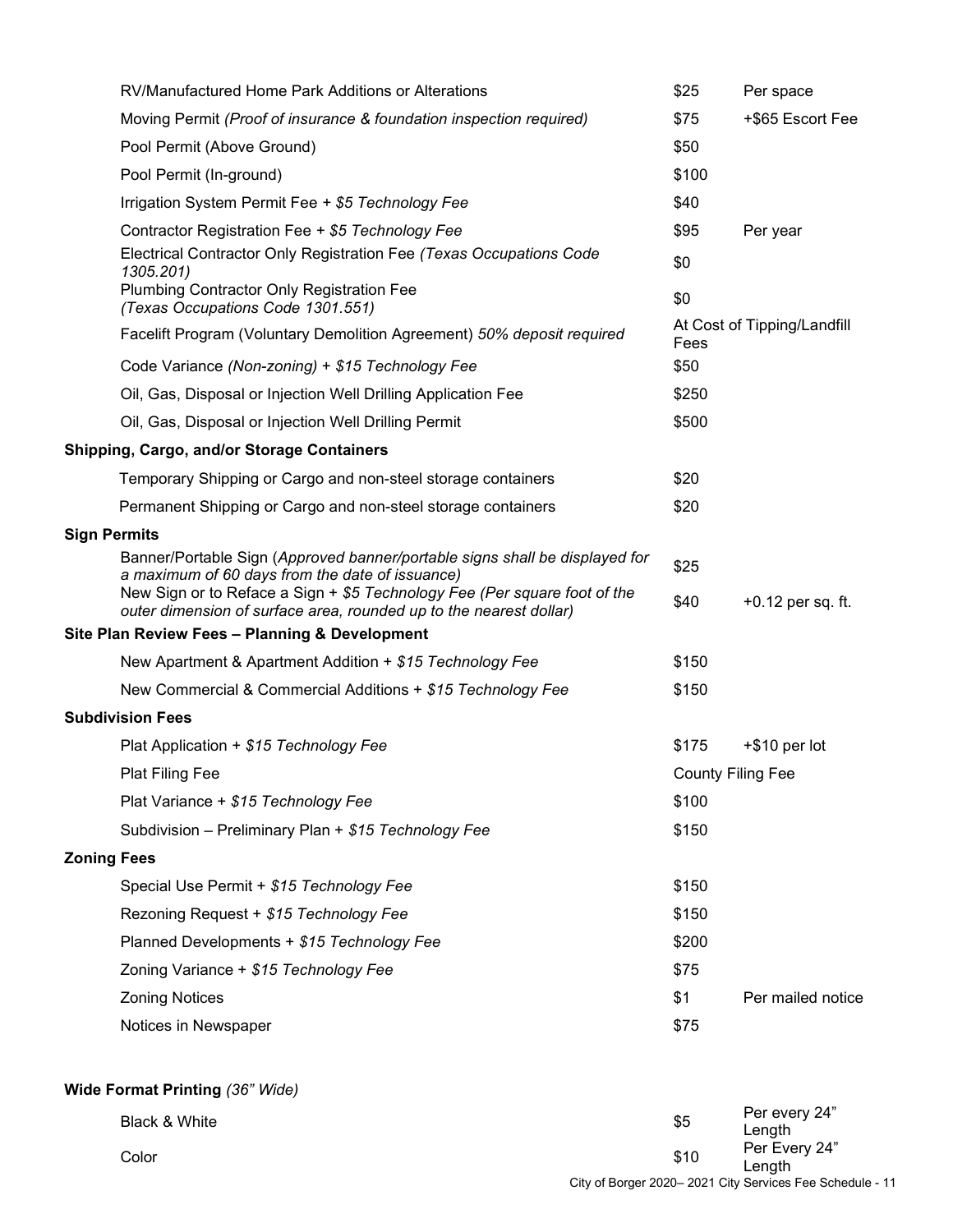| 1:400 Scale City Map                                                                                                                                                                                                                                                                                   | \$10    | Per page                   |
|--------------------------------------------------------------------------------------------------------------------------------------------------------------------------------------------------------------------------------------------------------------------------------------------------------|---------|----------------------------|
| 1:600 Scale City Map                                                                                                                                                                                                                                                                                   | \$8     | Per page                   |
| 1:800 Scale City Map                                                                                                                                                                                                                                                                                   | \$6     | Per page                   |
| Small City Map Set                                                                                                                                                                                                                                                                                     | \$200   | Per set                    |
| Large City Map Set                                                                                                                                                                                                                                                                                     | \$400   | Per set                    |
| <b>Police Department</b>                                                                                                                                                                                                                                                                               |         |                            |
| <b>Accident Report</b>                                                                                                                                                                                                                                                                                 | \$6     | Per report                 |
| <b>Applicant Finger Printing</b>                                                                                                                                                                                                                                                                       | \$10    | Per set                    |
| Police Report less than 20 pages                                                                                                                                                                                                                                                                       | \$5     |                            |
| Police Report 20 pages or more                                                                                                                                                                                                                                                                         | \$0.25  | Per page                   |
| <b>Marked Police Unit</b>                                                                                                                                                                                                                                                                              | \$25    | Per hour                   |
| Off-Duty Police Officer 3 hrs minimum and work must be approved by the Chief                                                                                                                                                                                                                           | \$40    | Per hour                   |
| <b>Solid Waste Collection</b>                                                                                                                                                                                                                                                                          |         |                            |
| <b>Residential Collection</b>                                                                                                                                                                                                                                                                          | \$26    | Per month base fee         |
| Additional Polycart for Curbside Service Accounts                                                                                                                                                                                                                                                      | \$26    | Per month                  |
| <b>Commercial Collection</b>                                                                                                                                                                                                                                                                           |         |                            |
| 1 1/2 yd Container                                                                                                                                                                                                                                                                                     | \$26    | Per month per<br>container |
| Additional pickup per week                                                                                                                                                                                                                                                                             | \$26    | Per month                  |
| 3 yd Container                                                                                                                                                                                                                                                                                         | \$47.50 | Per month per<br>container |
| Additional pickup per week                                                                                                                                                                                                                                                                             | \$47.50 | Per month                  |
| <b>Unscheduled Requested Pickup</b>                                                                                                                                                                                                                                                                    | \$31    | Per request                |
| <b>Roll-Off Service</b>                                                                                                                                                                                                                                                                                |         |                            |
| Residential (Person requesting the roll-off must match the name on the utility<br>bill at the address where the roll-off will be used. Churches and registered<br>non-profits will be charged the residential rate. Addresses without active<br>utility accounts will be charged the commercial rate.) |         |                            |
| Set Fee                                                                                                                                                                                                                                                                                                | \$50    |                            |
| Daily Fee for Days 0 - 14                                                                                                                                                                                                                                                                              | \$0     |                            |
| Daily Fee for Day 15 +                                                                                                                                                                                                                                                                                 | \$10    | Per day                    |
| Disposal Fee                                                                                                                                                                                                                                                                                           | \$51.50 | Per ton                    |
| <b>Tires with Wheels</b>                                                                                                                                                                                                                                                                               | \$5     | Per set                    |
| Non-Compliance Fee                                                                                                                                                                                                                                                                                     | \$100   |                            |
| Commercial                                                                                                                                                                                                                                                                                             |         |                            |
| Set Fee                                                                                                                                                                                                                                                                                                | \$200   |                            |
| Daily Fee                                                                                                                                                                                                                                                                                              | \$10    | Per day                    |
| Pull Fee                                                                                                                                                                                                                                                                                               | \$150   |                            |
| Disposal Fee                                                                                                                                                                                                                                                                                           | \$51.50 | Per ton                    |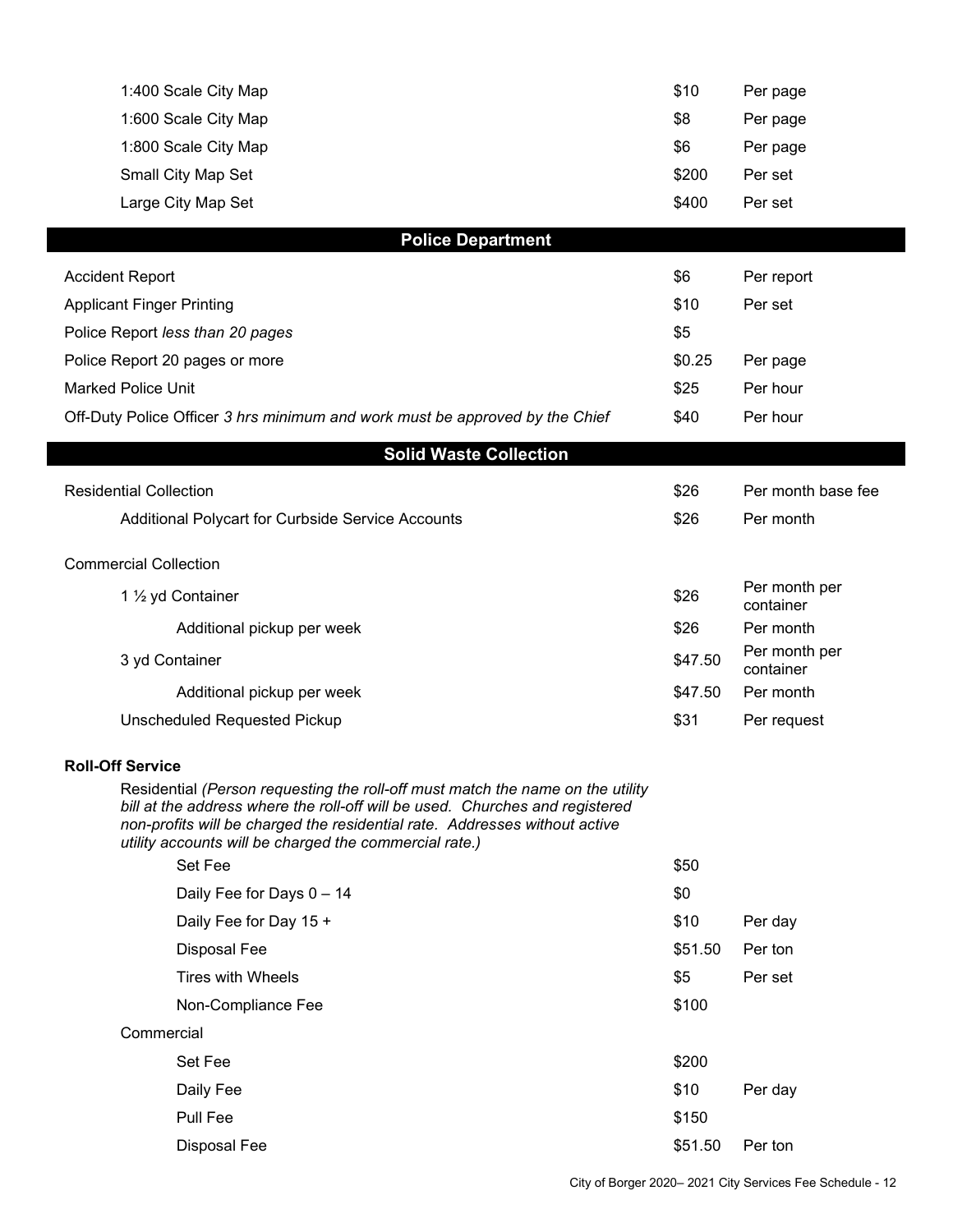| <b>Re-set Fee</b>                                             | \$100   |                          |
|---------------------------------------------------------------|---------|--------------------------|
| <b>Tires with Wheels</b>                                      | \$5     | Per set                  |
| Non-Compliance Fee                                            | \$100   |                          |
| Tipping Fee (Solid Waste dropped off at the Transfer Station) | \$51.50 | Per ton                  |
| <b>Vector Control Fee</b>                                     | \$1     | Per account per<br>month |
| <b>Transportation User Fee</b>                                |         |                          |
| <b>Transportation User Fee (TUF)</b>                          |         |                          |
| Residential                                                   | \$6     | Per account per<br>month |
| Commercial                                                    |         |                          |
| House of Worship or Non-Classified                            | \$8     | Per account per<br>month |
| Tier I - Trip Rates of 0 to 9                                 | \$25    | Per account per<br>month |
| Tier II - Trip Rates of 10 to 15                              | \$40    | Per account per<br>month |
| Tier III - Trip Rates of 16 to 50                             | \$55    | Per account per<br>month |
| Tier IV - Trip Rates of 51 to 150                             | \$70    | Per account per<br>month |
| Tier V - Trip Rates of 151 to 349                             | \$150   | Per account per<br>month |
| Tier VI - Trip Rates of 350 or higher                         | \$450   | Per account per<br>month |
| <b>Utilities</b>                                              |         |                          |
| <b>Water Deposits</b>                                         |         |                          |
| Residential                                                   |         |                          |
| $\frac{3}{4}$ " to 1" Meter                                   | \$75    |                          |
| 1 1/ <sub>2</sub> " Meter                                     | \$100   |                          |
| 2" or Larger Meter                                            | \$150   |                          |
| Commercial                                                    |         |                          |
| $\frac{3}{4}$ " to 1" Meter                                   | \$100   |                          |
| 1 1/ <sub>2</sub> " Meter                                     | \$150   |                          |
| 2" or Larger Meter                                            | \$225   |                          |
| <b>Water Tap Fees</b>                                         |         |                          |
| $\frac{3}{4}$ " Meter                                         | \$1,000 |                          |
| 1" Meter                                                      | \$1,300 |                          |
| 1 1/ <sub>2</sub> " Meter                                     | \$1,600 |                          |
| 2" Meter                                                      | \$2,000 |                          |

*Water meter installations larger than 2" or with a nonstandard meter box will be charged at cost + 15%*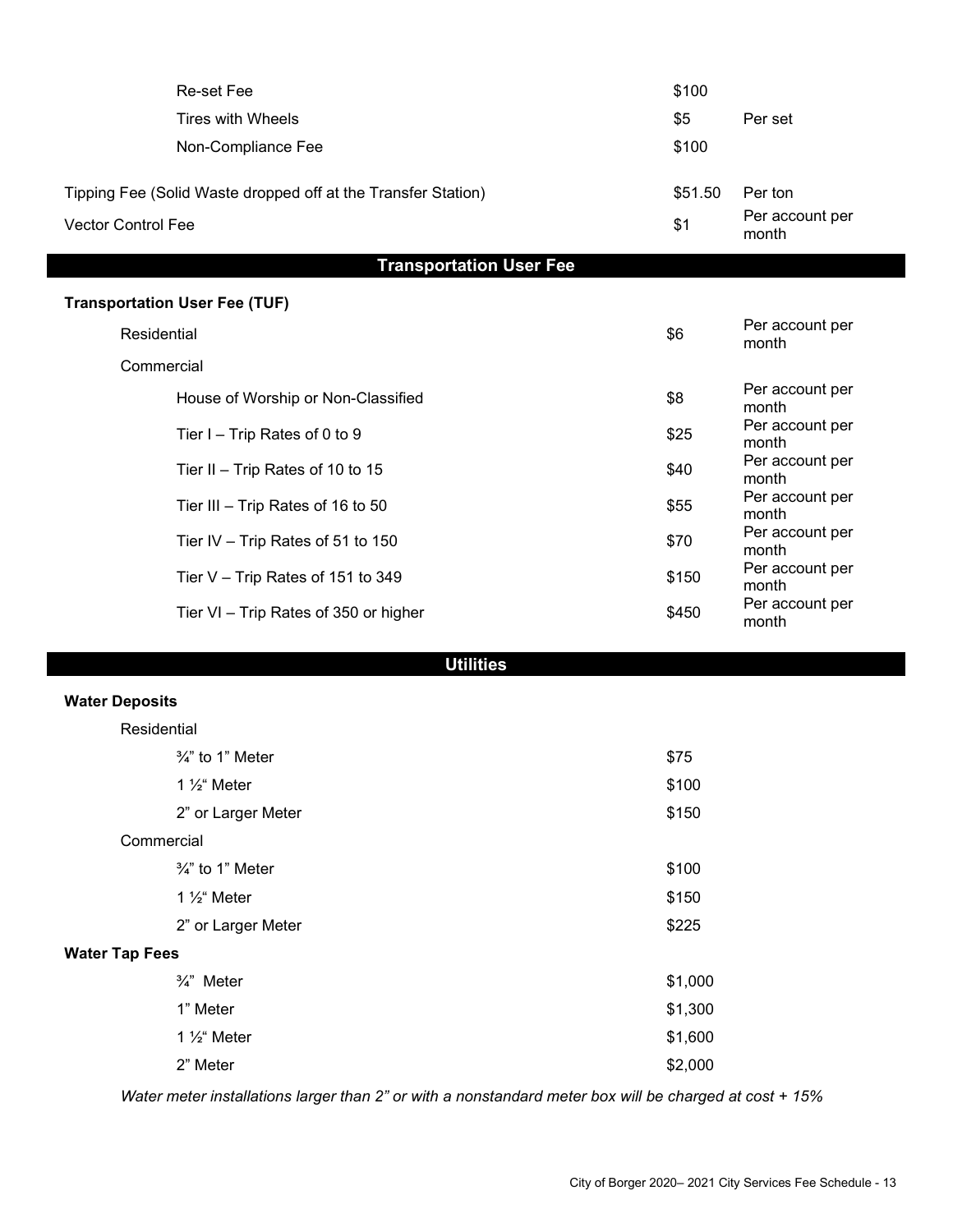#### **Water Meter Downsize Fee**

| 1", 1 $\frac{1}{2}$ " or 2" downsized to $\frac{3}{4}$ " | \$750         |
|----------------------------------------------------------|---------------|
| 1 $\frac{1}{2}$ or 2" downsized to 1"                    | \$950         |
| 2" downsized to 1 $\frac{1}{2}$ "                        | \$1,200       |
| 3" or larger downsized                                   | Cost plus 15% |

#### **Water Rates** *(Class A and B)*

Monthly Minimum Rate

| 3/4" Meter                                                                | \$16.50  | Per month base fee |
|---------------------------------------------------------------------------|----------|--------------------|
| 1" Meter                                                                  | \$18.98  |                    |
| 1 $\frac{1}{2}$ " Meter                                                   | \$28.88  |                    |
| 2" Meter                                                                  | \$38.78  |                    |
| 3" Meter                                                                  | \$70.13  |                    |
| 4" Meter                                                                  | \$111.38 |                    |
| $6" +$ Meter                                                              | \$218.63 |                    |
| Rate per 1,000 gallons of consumption                                     | \$3.05   |                    |
| Class C Industrial Customers (Absent specific terms of a particular water |          |                    |

*supply or other mutually approved contract terms)*

Rate per 1,000 gallons of consumption per water source

|                    |                                        | City system water (potable)                                                                                                                                                                                                                                     | \$3.05                | Per 1,000 gallons                   |
|--------------------|----------------------------------------|-----------------------------------------------------------------------------------------------------------------------------------------------------------------------------------------------------------------------------------------------------------------|-----------------------|-------------------------------------|
|                    |                                        | City Well Water (potable)                                                                                                                                                                                                                                       | \$2.53                | Per 1,000 gallons                   |
|                    |                                        | City Effluent (non-potable)                                                                                                                                                                                                                                     | \$1.25                | Per 1,000 gallons                   |
|                    |                                        | <b>CRMWA Raw Surface Water (non-potable)</b>                                                                                                                                                                                                                    | \$1.25                | Per 1,000 gallons                   |
|                    |                                        | CRMWA well water (non-potable)                                                                                                                                                                                                                                  | \$2.53                | Per 1,000 gallons                   |
| <b>Sewer Rates</b> |                                        |                                                                                                                                                                                                                                                                 |                       |                                     |
|                    | Class A Residential                    |                                                                                                                                                                                                                                                                 | \$16.50               | Per month base fee                  |
|                    |                                        | Rate per 1,000 gallons of metered consumption                                                                                                                                                                                                                   | \$3.25                |                                     |
|                    |                                        | Residential consumption will be averaged over the months of January,<br>February and March to calculate the consumption rate for the next year. New<br>customers will be billed for 2,000 gallons of consumption until the actual<br>average can be calculated. |                       |                                     |
|                    |                                        | Class B Commercial / Industrial Customers                                                                                                                                                                                                                       | \$16.50               | Per month base fee                  |
|                    |                                        | Rate per 1,000 gallons of metered consumption                                                                                                                                                                                                                   | \$3.25                |                                     |
|                    |                                        | Metered consumption for commercial customers shall be the actual water<br>consumption recorded each month for the purpose of water billing.                                                                                                                     |                       |                                     |
|                    |                                        | Class A & B Customers Located Outside the City Limits                                                                                                                                                                                                           | \$24                  | Per month Flat Fee                  |
|                    |                                        | Absent specific terms of a sewer collection or other mutually approved contract.<br>Fee is based on \$17.50 base plus \$6.50 for an amount equal to 2,000 gals of<br>consumption.                                                                               |                       |                                     |
|                    | <b>Additional Utility Service Fees</b> |                                                                                                                                                                                                                                                                 |                       |                                     |
|                    | After Hours Re-Connection Fee          |                                                                                                                                                                                                                                                                 | \$50                  |                                     |
|                    | <b>Connect Fees</b>                    |                                                                                                                                                                                                                                                                 | \$25                  |                                     |
|                    | Damaged Water Meter                    |                                                                                                                                                                                                                                                                 | Cost of<br>Meter      | Damage due to<br>customer tampering |
|                    |                                        | Damaged ERT (Encoder Receiver Transmitter)                                                                                                                                                                                                                      | Cost of<br><b>ERT</b> | Damage due to<br>customer tampering |